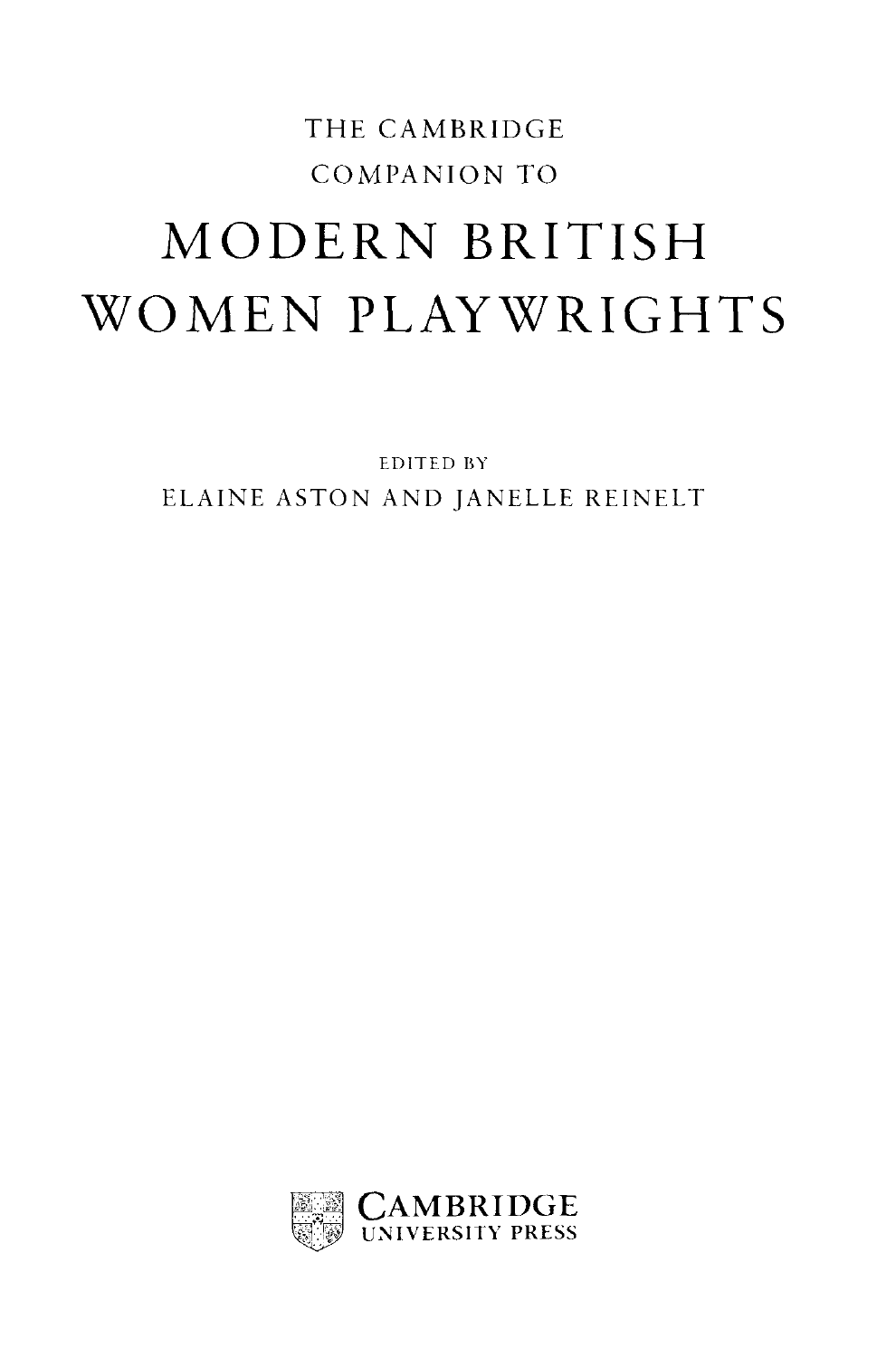## **CONTENTS**

|                | <b>List of illustrations</b>                                                      | page ix      |
|----------------|-----------------------------------------------------------------------------------|--------------|
|                | Notes on contributors                                                             | X            |
|                | Chronology                                                                        | xiii         |
| $\mathbf{I}$   | A century in view: from suffrage to the 1990s<br>ELAINE ASTON and JANELLE REINELT | $\mathbf{I}$ |
|                | PART I: RETROSPECTIVES                                                            |              |
|                | Editors' note                                                                     | 21           |
| $\overline{a}$ | Women playwrights of the 1920s and 1930s<br>MAGGIE B. GALE                        | 23           |
| $\mathbf{z}$   | New plays and women's voices in the 1950s<br><b>SUSAN BENNETT</b>                 | 58           |
| $\overline{4}$ | Women playwrights and the challenge of feminism in the 1970s<br>MICHELENE WANDOR  | 53           |
|                | PART 2: NATIONAL TENSIONS AND INTERSECTIONS                                       |              |
|                | Editors' note                                                                     | (54)         |
| $5^{\circ}$    | The politics of location<br><b>SUSAN BASSNETT</b>                                 | Ξţ           |
| 6              | Contemporary Welsh women playwrights<br><b>ANNA-MARIE TAYLOR</b>                  | 82           |